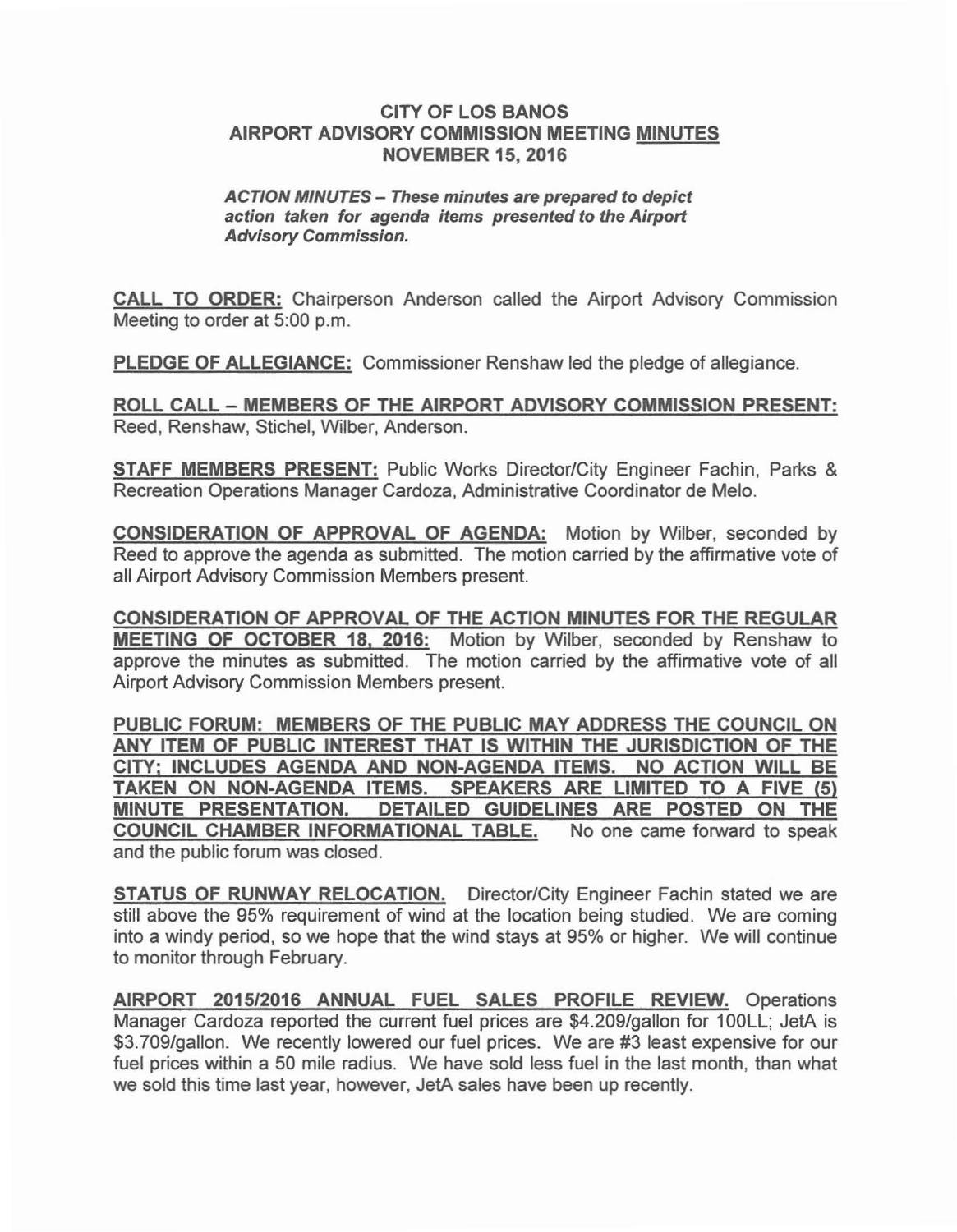**AIRPORT 2015/2016 REVENUE/EXPENDITURE UPDATE.** Director/City Engineer Fachin stated we are about 33% into the budget. We are \$20,000 positive in revenue.

**FISCAL YEAR 2018-2022 AIRPORT CAPITAL IMPROVEMENT PLAN /ACIP).** Director/City Engineer Fachin stated every year the FAA requires us to update our 5 year plan. After the inspection by our consultant, we have moved our runway overlay project to two years from now. There was a brief review of the 5 year plan.

## **FISCAL YEAR 2014 AGREEMENT FOR TRANSFER OF ENTITLEMENTS.**

Director/City Engineer Fachin stated we are transferring our \$150,000 grant to an Airport in Bishop, CA, Inyo County. The FAA accepts the transfer, but they do not enforce the repayment of the grant.

**AIRPORT FACILITY MAINTENANCE REPORT.** Operations Manager Cardoza reported all items discussed last month have been replaced: the sump pumps, fuel filters, canisters and ground cable at the fuel island. These items were listed in the budget under capital improvements. There is ongoing mowing of the weeds at the Airport, and tumbleweeds cut near the hangars. Every 5 years we must update our SPCCP (Spill Prevention Control Countermeasures Plan). The cost is \$2,500. The HMBP (Hazardous Material Business Plan) is close to completion, and is required every year. To finalize the plan, we must purchase a holding drum for any spilled product. The cost for both environmental plan updates is \$5,000. Next year we must inspect a cavity within the double lined fuel tanks, which has never been done. In 2019, we must inspect the tanks for integrity. The dew point sensor and temperature gauge is not working on the AWOS system. Parts have been ordered and will be replaced in-house.

**PUBLIC WORKS DIRECTOR/CITY ENGINEER REPORT.** Director/City Engineer Director Fachin stated at tomorrow night's Council Meeting, it will be recommended that the Parks & Recreation Commission meets quarterly. The Airport Advisory Commission will continue to meet monthly. Encouraged the three Commissioners with terms expiring to re-apply.

## **COMMISSION MEMBER REPORTS.**

**REED:** Asked if there was any legal recourse to get the \$150,000 grant paid back by the transfer Airport. Director/City Engineer Fachin said there was not; the FAA does not require the Airport to pay us back.

**RENSHAW:** Thanked all the volunteers who put on the Veteran's Parade.

**STICHEL:** No Report.

**WILBER:** Thanked staff for keeping the meetings monthly.

**ANDERSON:** No Report. December meeting will be cancelled.